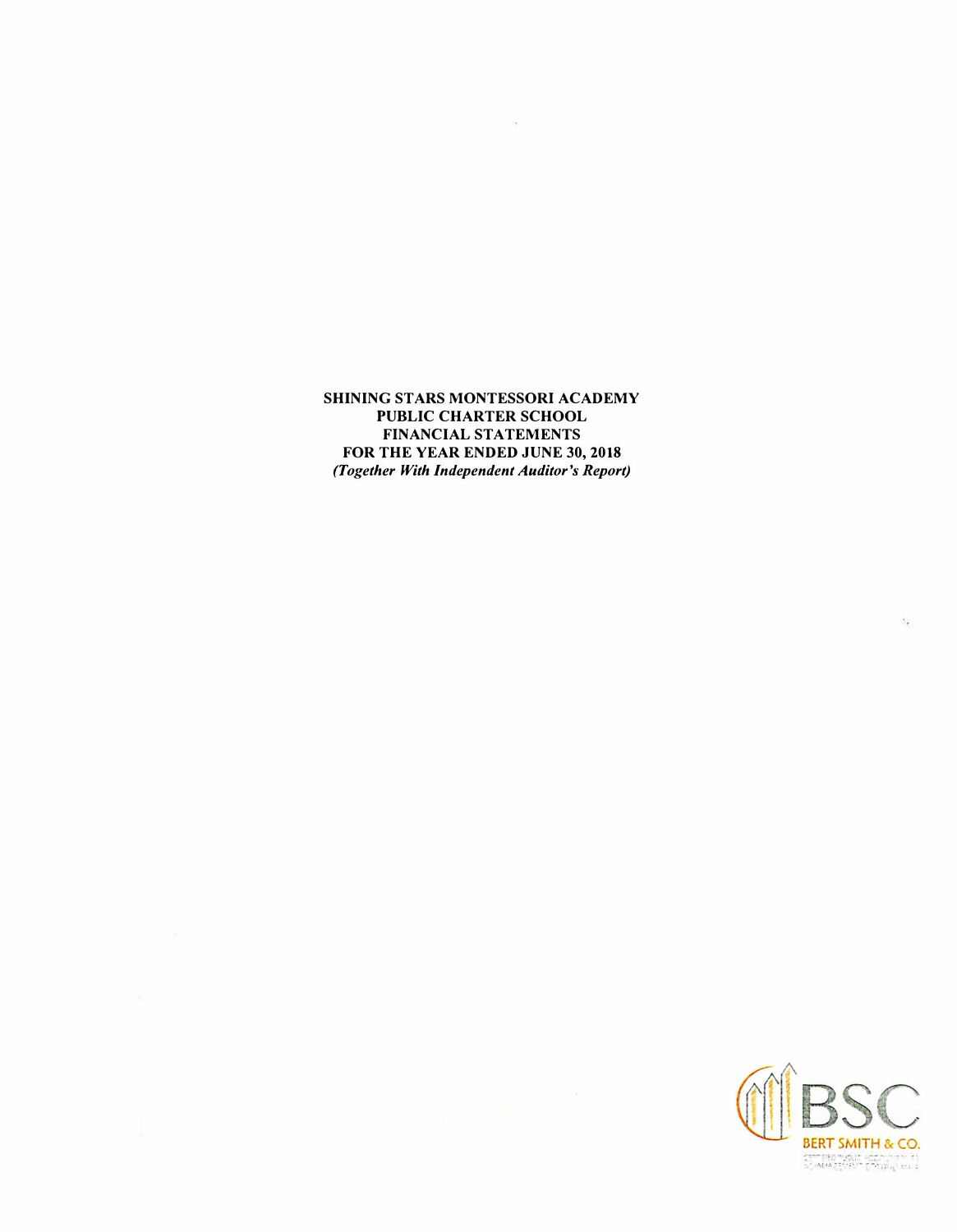# **SHINING STARS MONTESSORI ACADEMY PUBLIC CHARTER SCHOOL** FINANCIAL STATEMENTS FOR THE YEAR ENDED JUNE 30, 2018

# **TABLE OF CONTENTS**

| Independent Auditor's Report on Internal Control over Financial Reporting and on<br>Compliance and Other Matters Based on an Audit of Financial Statements |  |
|------------------------------------------------------------------------------------------------------------------------------------------------------------|--|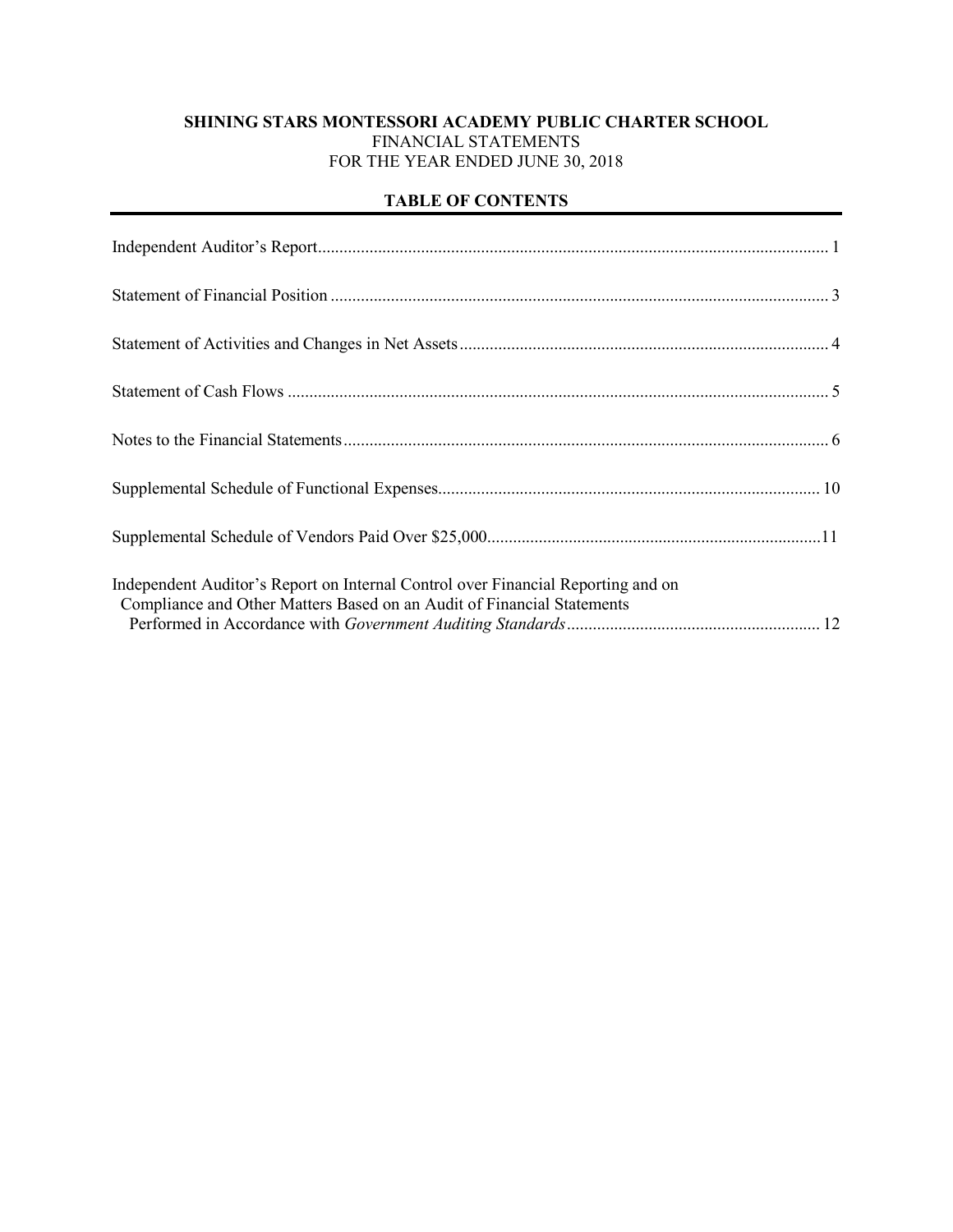

1090 Vermont Ave., NW Suite 920 Washington, DC 20005

P.O. Box 2478 Kingshill, VI 00851

111 South Calvert St. Suite 2700 Baltimore, MD 21202

# **INDEPENDENT AUDITOR'S REPORT**

The Board of Trustees Shining Stars Montessori Academy Public Charter School Washington, D.C.

## **Report on Financial Statements**

We have audited the accompanying financial statements of the Shining Stars Montessori Academy Public Charter School (the School) which comprise the statement of financial position as of June 30, 2018 and the related statements of activities and changes in net assets and cash flows for the year then ended, and the related notes to the financial statements.

## **Management's Responsibility for the Financial Statements**

Management is responsible for the preparation and fair presentation of these financial statements in accordance with accounting principles generally accepted in the United States of America; this includes the design, implementation, and maintenance of internal control relevant to the preparation and fair presentation of the financial statements that are free from material misstatement, whether due to fraud or error.

# **Auditor's Responsibility**

Our responsibility is to express an opinion on these financial statements based on our audit. We conducted our audit in accordance with auditing standards generally accepted in the United States of America and the standards applicable to financial audits contained in *Government Auditing Standards* issued by the Comptroller General of the United States. Those standards require that we plan and perform the audit to obtain reasonable assurance about whether the financial statements are free from material misstatement.

An audit involves performing procedures to obtain audit evidence about the amounts and disclosures in the financial statements. The procedures selected depend on the auditor's judgment, including the assessment of the risks of material misstatement of the financial statements, whether due to fraud or error. In making those risk assessments, the auditor considers internal control relevant to the entity's preparation and fair presentation of the financial statements in order to design audit procedures that are appropriate in the circumstances, but not for the purpose of expressing an opinion on the effectiveness of the entity's internal control. Accordingly, we express no such opinion. An audit also includes evaluating the appropriateness of accounting policies used and the reasonableness of significant accounting estimates made by management, as well as evaluating the overall presentation of the financial statements.

We believe that the audit evidence we have obtained is sufficient and appropriate to provide a basis for our audit opinion.



T:202.393.5600 TF: 1.855.479.0548 F: 202.393.5608

**bertsmithco.com**  bsmuh@bertsmuhco.com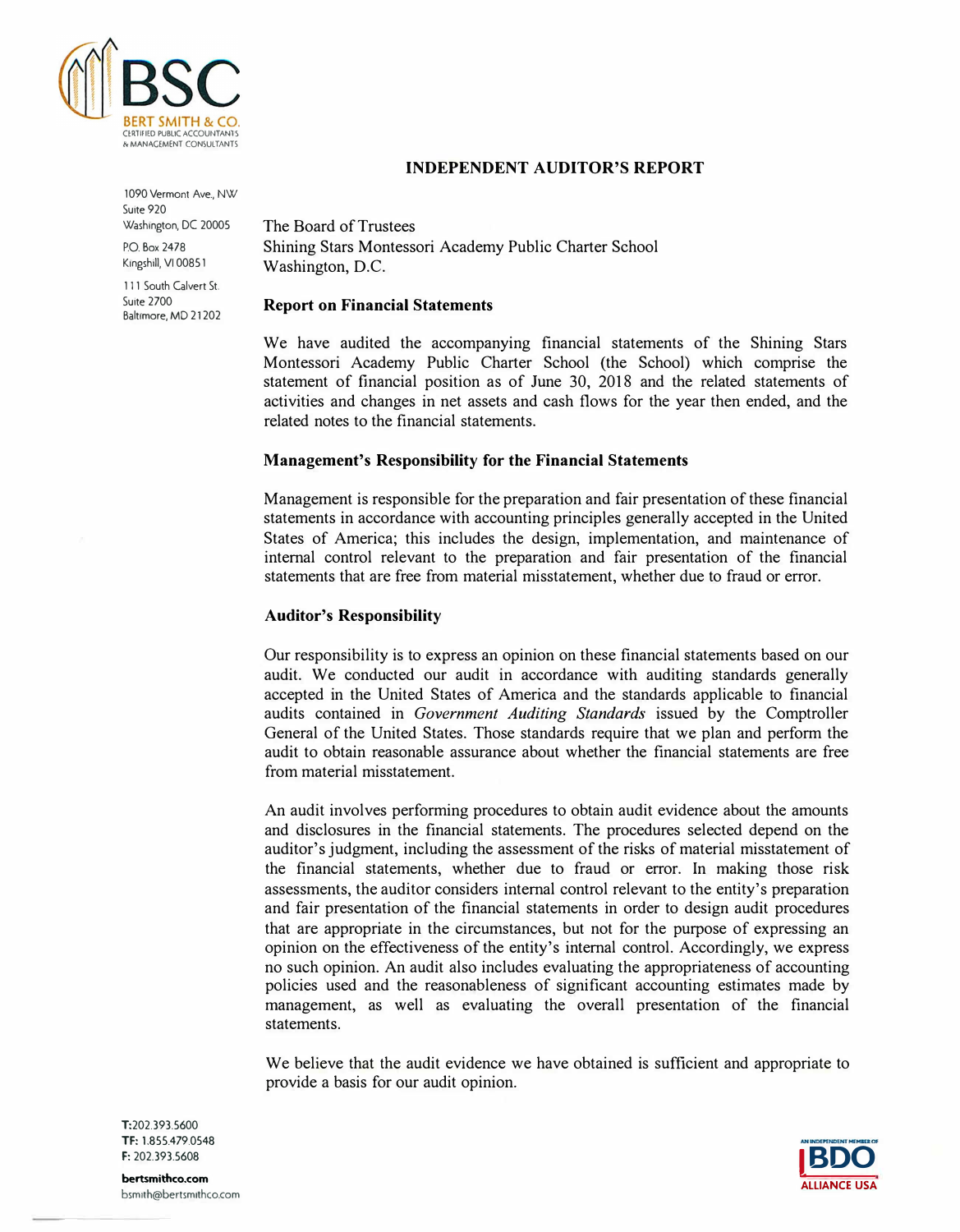## **Opinion**

In our opinion, the financial statements referred to in the first paragraph present fairly, in all material respects, the financial position of the School as of June 30, 2018 and the changes in its net assets and its cash flows for the year then ended in accordance with accounting principles generally accepted in the United States of America.

### **Emphasis of Matter**

As discussed in Note 8 to the financial statements, the School's current liabilities exceed its current assets by \$319,563 as of June 30, 2018. The School's Management has implemented cost reduction activities to improve its liquidity needs. Our opinion is not modified with respect to this matter.

## **Other Matters**

## *Report on Supplementary Information*

Our audit was conducted for the purpose of forming an opinion on the financial statements as a whole. The supplemental schedule of functional expenses on page IO and the supplemental schedule of vendors paid over \$25,000 on page 11 are presented for the purpose of additional analysis and are not a required part of the basic financial statements. Such information is the responsibility of management and was derived from and relates directly to the underlying accounting and other records used to prepare the financial statements. The information has been subjected to the auditing procedures applied in the audit of the financial statements and certain additional procedures, including comparing and reconciling such information directly to the underlying accounting and other records used to prepare the financial statements or to the financial statements themselves, and other additional procedures in accordance with auditing standards generally accepted in the United States of America. In our opinion, the information is fairly stated in all material respects in relation to the financial statements as a whole.

#### *Report on Summarized Comparative Information*

We have previously audited the School's 2017 financial statements, and we expressed an unmodified audit opinion on those audited financial statements in our report dated, November 30, 2017. In our opinion, the summarized comparative information presented therein, as of and for the year ended June 30, 2018 is consistent in all material respects, with the audited financial statements from which it was derived.

### **Other Reporting Required by** *Government Auditing Standards*

In accordance with *Government Auditing Standards,* we have also issued our report dated November 7, 2018, on our consideration of the School's internal control over financial reporting and on our tests of its compliance with certain provisions of laws, regulations, contracts, and, grant agreements and other matters. The purpose of that report is to describe the scope of our testing of internal control over financial reporting and compliance and the results of that testing, and not to provide an opinion on internal control over financial reporting or on compliance. That report is an integral part of an audit performed in accordance with *Government Auditing Standards* in considering the School's internal control over financial reporting and compliance.

*13erl 5rn,� i' Co.*

November 7, 2018 Washington, D.C.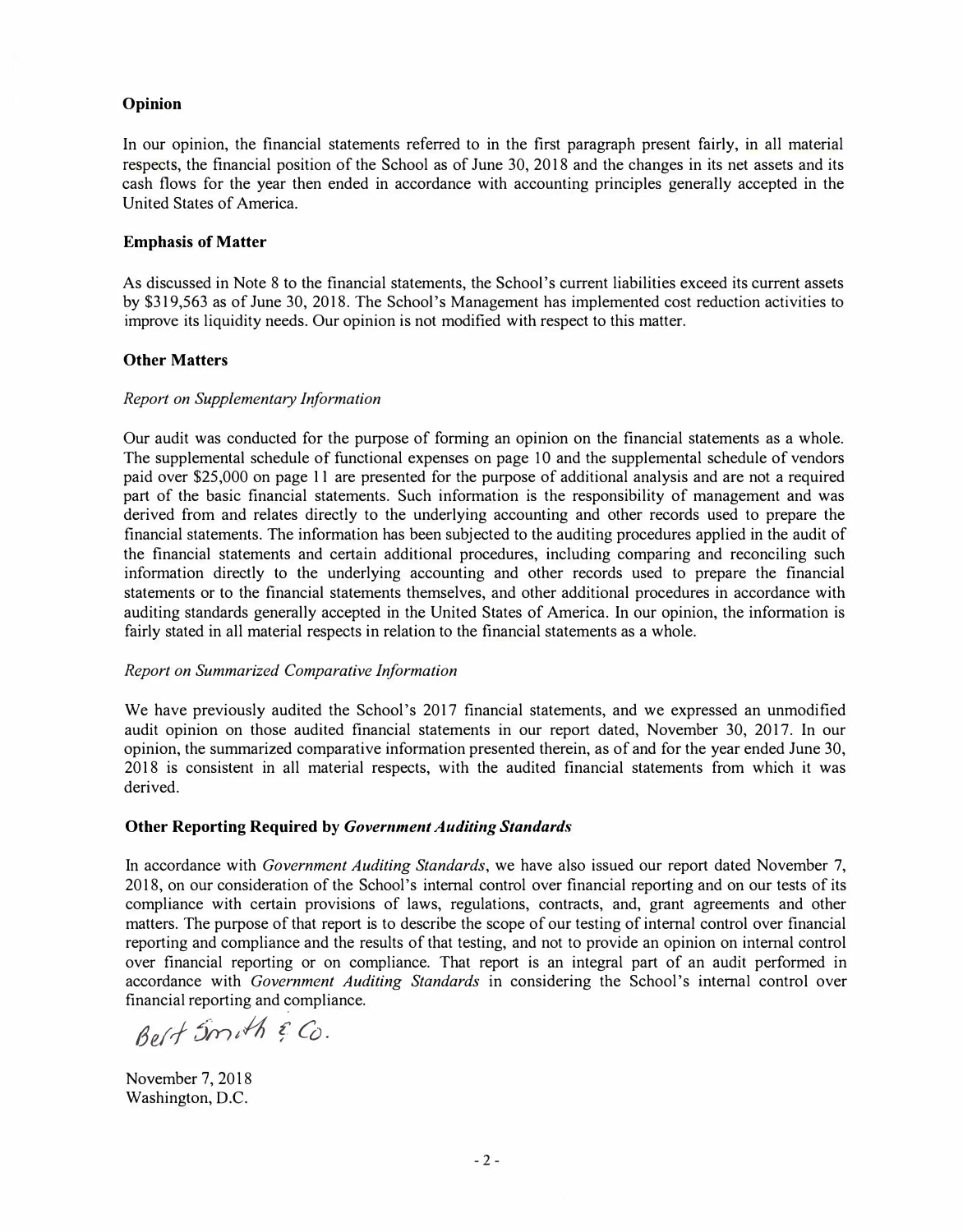# **SHINING STARS MONTESSORI ACADEMY PUBLIC CHARTER SCHOOL** STATEMENT OF FINANCIAL POSITION JUNE 30, 2018 *(With Comparative Totals for 2017)*

|                                          | 2018          |    | 2017      |  |
|------------------------------------------|---------------|----|-----------|--|
| <b>ASSETS</b>                            |               |    |           |  |
| <b>Current Assets</b>                    |               |    |           |  |
| Cash                                     | \$<br>717,604 | \$ | 386,297   |  |
| Due from District                        | 46,617        |    | 21,677    |  |
| Deposit                                  | 3,000         |    | 3,000     |  |
| Prepaid Expenses                         | 23,199        |    | 12,268    |  |
| <b>Total Current Assets</b>              | 790,420       |    | 423,242   |  |
| <b>Noncurrent Assets</b>                 |               |    |           |  |
| Deposit                                  | 131,167       |    | 134,167   |  |
| Property and Equipment, net              | 405,521       |    | 290,165   |  |
| <b>Total Noncurrent Assets</b>           | 536,688       |    | 424,332   |  |
| <b>Total Assets</b>                      | \$1,327,108   | \$ | 847,574   |  |
| <b>LIABILITIES AND NET ASSETS</b>        |               |    |           |  |
| <b>Current Liabilities</b>               |               |    |           |  |
| <b>Accounts Payable</b>                  | \$<br>215,071 | \$ | 105,869   |  |
| Due to Howard University                 | 603,750       |    | 603,750   |  |
| <b>Accrued Expenses</b>                  | 154,357       |    | 80,558    |  |
| <b>Unearned Revenue</b>                  |               |    | 52,283    |  |
| Deferred Rent                            | 136,805       |    | 76,453    |  |
| <b>Total Current Liabilities</b>         | 1,109,983     |    | 918,913   |  |
| <b>Unrestricted Net Assets (Deficit)</b> | 217,125       |    | (71, 339) |  |
| <b>TOTAL LIABILITIES AND NET ASSETS</b>  | \$1,327,108   | \$ | 847,574   |  |

*The accompanying notes are an integral part of these financial statements.*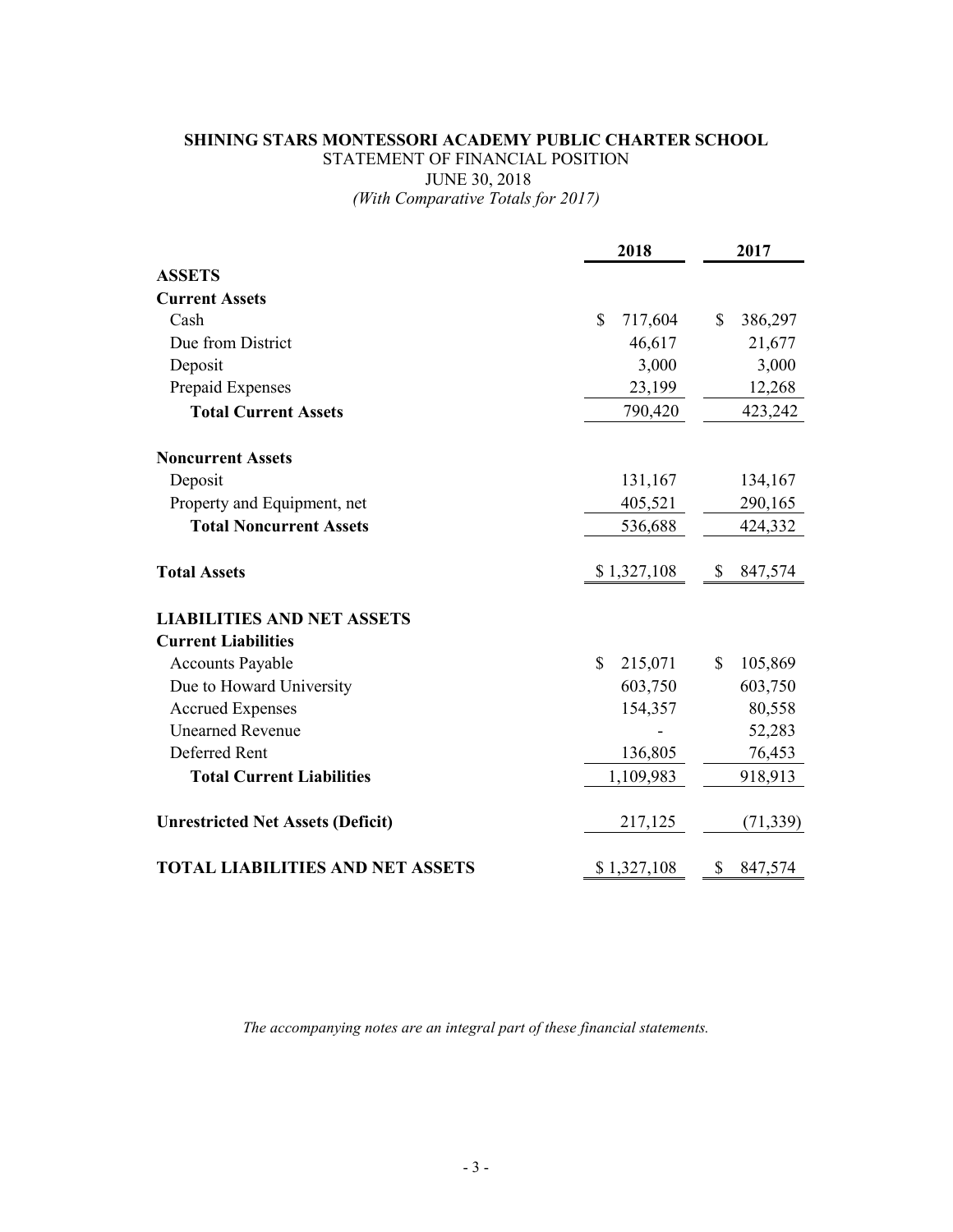# **SHINING STARS MONTESSORI ACADEMY PUBLIC CHARTER SCHOOL**

STATEMENT OF ACTIVITIES AND CHANGES IN NET ASSETS FOR THE YEAR ENDED JUNE 30, 2018 *(With Comparative Totals for 2017)*

|                                         | 2018          | 2017            |
|-----------------------------------------|---------------|-----------------|
| <b>Unrestricted Revenue and Support</b> |               |                 |
| Per Pupil Allotment                     | \$4,788,470   | \$3,401,478     |
| <b>Federal Revenue</b>                  | 175,024       | 131,264         |
| <b>Local Revenues</b>                   | 26,499        | 50,846          |
| Contributions                           | 14,432        | 12,566          |
| <b>Meal Sales</b>                       | 43,447        | 31,602          |
| Other Revenue                           | 66,391        | 10,601          |
| <b>Total Revenue and Support</b>        | 5,114,263     | 3,638,357       |
| <b>Expenses</b>                         |               |                 |
| <b>Program Services</b>                 | 3,871,182     | 3,256,770       |
| General and Administration              | 954,617       | 830,164         |
| <b>Total Expenses</b>                   | 4,825,799     | 4,086,934       |
| <b>Change In Net Assets</b>             | 288,464       | (448, 577)      |
| <b>Net Assets, Beginning of Year</b>    | (71, 339)     | 377,238         |
| <b>Net Assets, End of Year</b>          | \$<br>217,125 | \$<br>(71, 339) |

*The accompanying notes are an integral part of these financial statements.*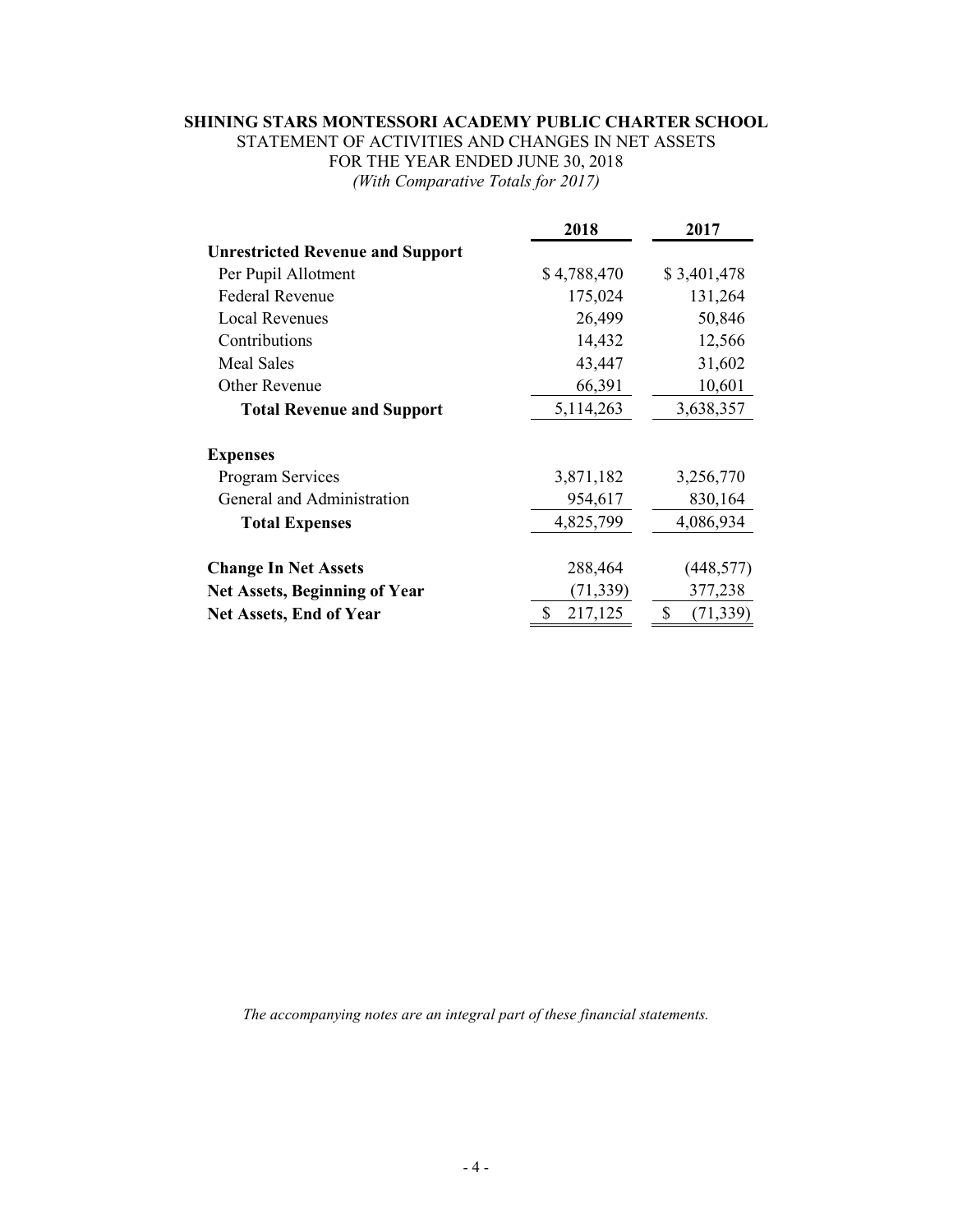# **SHINING STARS MONTESSORI ACADEMY PUBLIC CHARTER SCHOOL** STATEMENT OF CASH FLOWS FOR THE YEAR ENDED JUNE 30, 2018 *(With Comparative Totals for 2017)*

|                                                                                                              |    | 2018       | 2017             |  |
|--------------------------------------------------------------------------------------------------------------|----|------------|------------------|--|
| <b>Cash Flows from Operating Activities</b>                                                                  |    |            |                  |  |
| Change in Net Assets                                                                                         | \$ | 288,464    | (448, 577)<br>\$ |  |
| <b>Adjustments to Reconcile Change in Net Assets to Net Cash</b><br><b>Provided by Operating Activities:</b> |    |            |                  |  |
| Depreciation                                                                                                 |    | 67,715     | 128,103          |  |
| (Increase) Decrease in Assets:                                                                               |    |            |                  |  |
| Receivables                                                                                                  |    | (24,940)   | 17,575           |  |
| Prepaid Expenses                                                                                             |    | (10, 931)  | 62               |  |
| Deposits                                                                                                     |    | 3,000      | (76,500)         |  |
| Increase (Decrease) in Liabilities:                                                                          |    |            |                  |  |
| <b>Accounts Payable</b>                                                                                      |    | 109,202    | (53, 105)        |  |
| <b>Accrued Expenses</b>                                                                                      |    | 73,799     | 3,318            |  |
| Due to Howard University                                                                                     |    |            | 603,750          |  |
| <b>Unearned Revenue</b>                                                                                      |    | (52, 283)  | 52,283           |  |
| Deferred Rent                                                                                                |    | 60,352     | 76,453           |  |
| <b>Net Cash Provided by Operating Activities</b>                                                             |    | 514,378    | 303,362          |  |
| <b>Cash Flows from Investing Activities</b>                                                                  |    |            |                  |  |
| Purchases of Property and Equipment                                                                          |    | (183, 071) | (346, 680)       |  |
| <b>Net Cash Used in Investing Activities</b>                                                                 |    | (183, 071) | (346, 680)       |  |
| <b>Net Increase (Decrease) in Cash</b>                                                                       |    | 331,307    | (43,318)         |  |
| <b>Cash, Beginning of Year</b>                                                                               |    | 386,297    | 429,615          |  |
| Cash, End of Year                                                                                            | \$ | 717,604    | \$<br>386,297    |  |
|                                                                                                              |    |            |                  |  |

*The accompanying notes are an integral part of these financial statements.*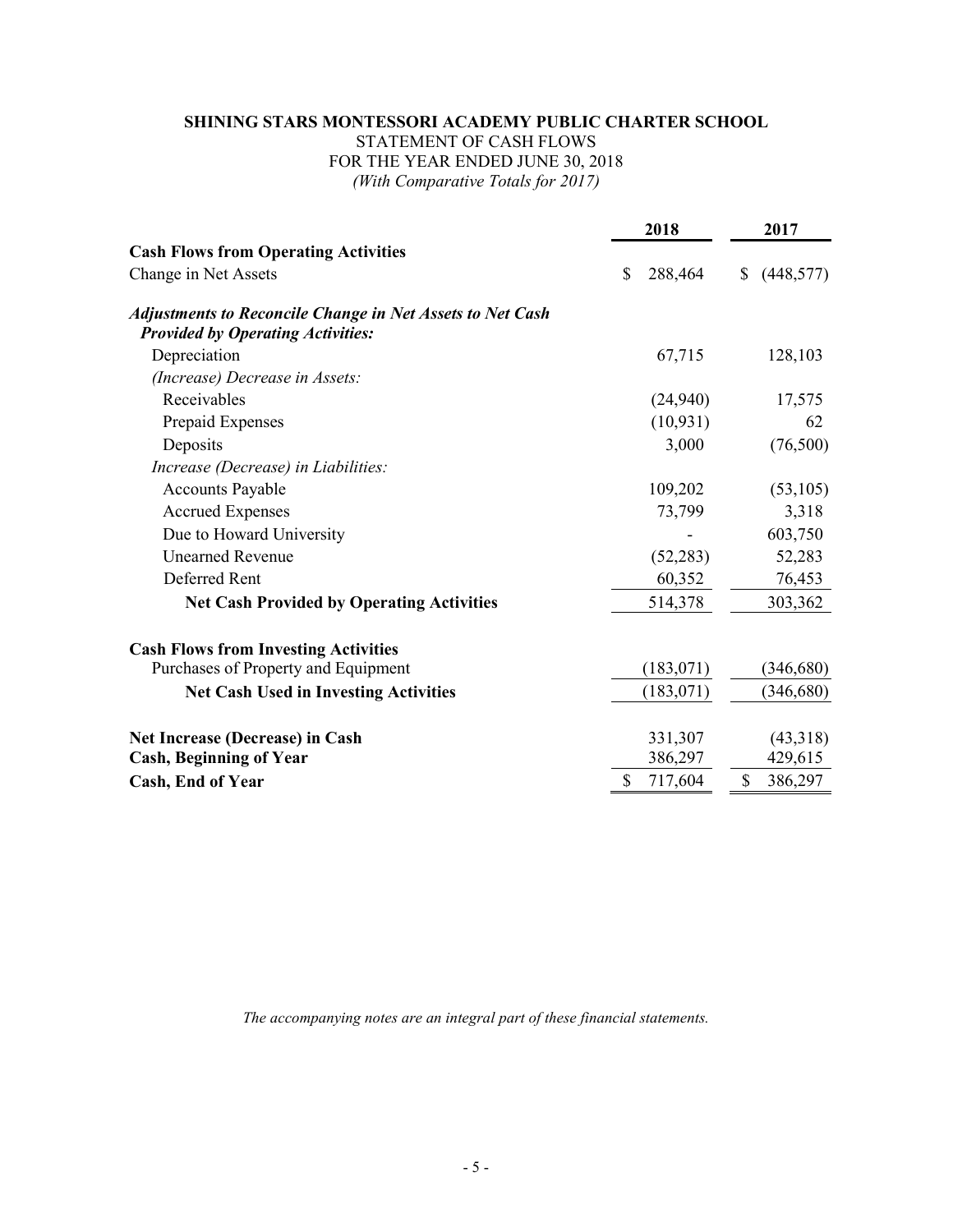# **SHINING STARS MONTESSORI ACADEMY PUBLIC CHARTER SCHOOL** NOTES TO FINANCIAL STATEMENTS JUNE 30, 2018

## **NOTE 1 SUMMARY OF SIGNIFICANT ACCOUNTING POLICIES**

*Nature of Operations:* Shining Stars Montessori Public Charter School (the School) was incorporated in 2010 as a non-profit organization. The School received a charter in 2010 to operate as a charter school pursuant to the District of Columbia Reform Act of 1995. Located in Washington, D.C., the School is a public academic school serving students in pre-kindergarten through kindergarten grades. The mission of the School is to offer a quality Montessori education infused with culturally inclusive principles to guide children to develop to their fullest potential. The School's major source of funding is an annual per pupil allotment from the Government of the District of Columbia (District). The School also receives funding from the federal government, student fees, and activities.

*Basis of Accounting:* The accompanying financial statements of the School have been prepared on the accrual basis of accounting.

*Basis of Presentation:* The School reports information regarding its financial position and activities in two classes of net assets: unrestricted net assets and temporarily restricted net assets.

- *Unrestricted Net Assets* net assets that are not subject to donor-imposed stipulations.
- *Temporarily Restricted Net Assets* net assets subject to donor-imposed stipulations that will be met either by actions of the School and/or the passage of time. The School did not have any temporarily restricted net assets at June 30, 2018.

Revenues are reported and recorded as unrestricted or temporarily restricted depending on the existence and/or nature of any donor restrictions. All donor-restricted contributions are reported as an increase in temporarily restricted. When a restriction expires (that is, when a stipulated time restriction ends or purpose restriction is accomplished) temporarily restricted net assets are reclassified to unrestricted net assets and reported in the statement of activities as net assets released from restrictions. If a donor restriction expires in the same reporting period, the School reports the contributions as unrestricted.

*Revenue Recognition:* The School records revenue when earned. Amounts received that have not been earned are recorded as deferred revenue.

*Cash and Cash Equivalents:* The School considers all highly liquid investments with maturities of three months or less to be cash equivalents.

*Property and Equipment:* The School capitalizes all fixed assets with a unit cost of \$1,000 or more, and bulk assets of \$5,000 or more. Depreciation expense is recorded using the straight-line method over the fixed assets' estimated useful lives. Maintenance and repairs are expensed. Those estimated useful lives are as follows:

| Leasehold Improvements  | Lease term |
|-------------------------|------------|
| Furniture and Equipment | 7 years    |
| Computers               | 3 years    |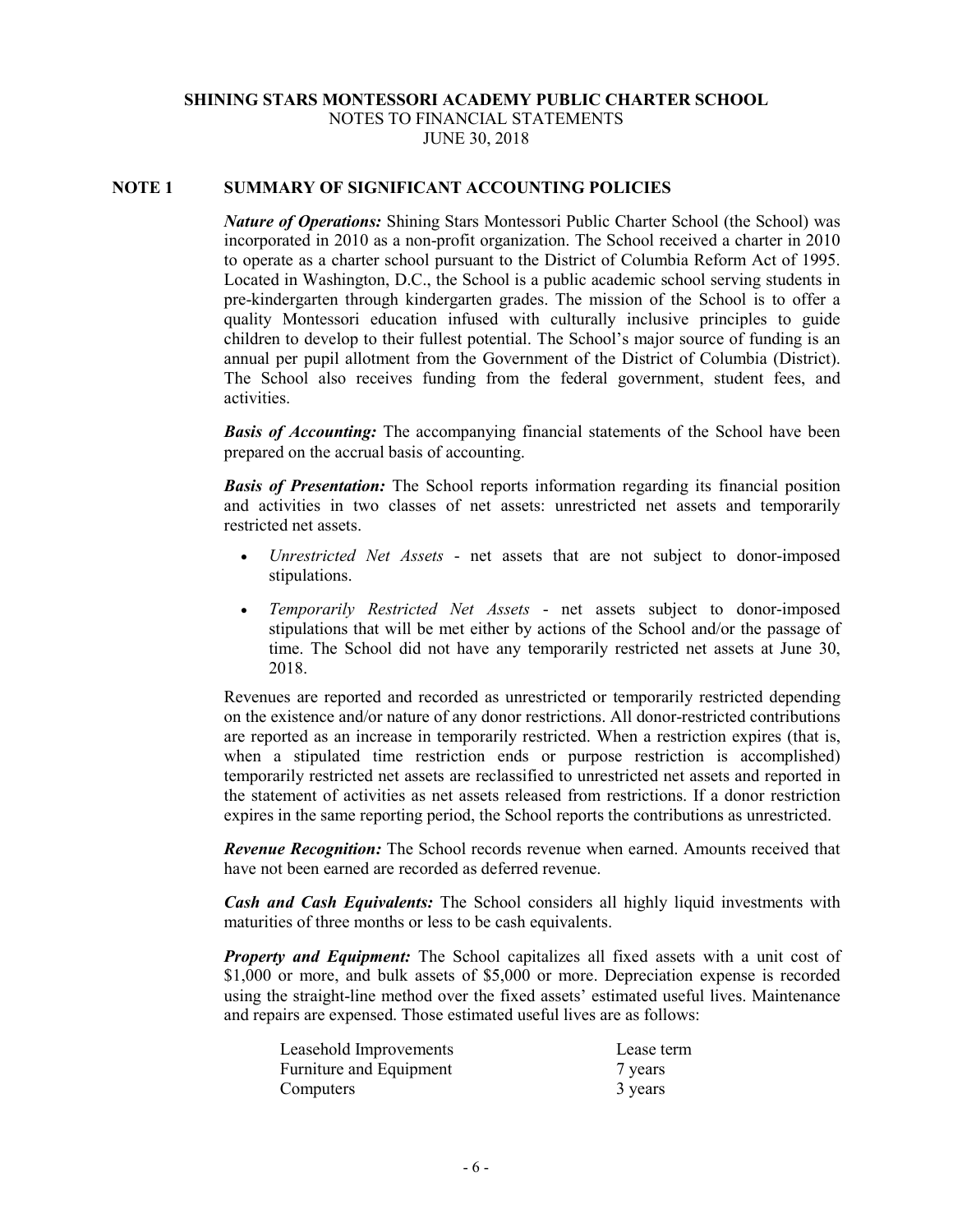*Deferred Rent:* Deferred rent represents the difference between the total minimum lease payments amortized over the lease term and actual rent paid each fiscal year.

*Income Taxes:* The School, a nonprofit organization operating under Section 501(c)(3) of the Internal Revenue Code, is generally exempt from federal, state and local income taxes, and, accordingly, no provision for income taxes is included in the financial statements.

Financial Accounting Standards Board (FASB), Accounting Standards Codification 740, *Income Taxes* (ASC 740) requires that a tax position be recognized or derecognized based on a "more-likely-than-not" threshold. This applies to positions taken or expected to be taken in a tax return. As of June 30, 2018, management has assessed its various tax positions and it believes there are no liabilities for uncertain tax positions.

The School's tax returns are subject to examination by the Internal Revenue Service, generally for three years after they are filed.

*Use of Estimates:* The preparation of financial statements in conformity with accounting principles generally accepted in the United States of America requires management to make estimates and assumptions that affect certain amounts of assets and liabilities. These estimates also affect the disclosures of contingent assets and liabilities at the date of the financial statements and the reported amounts of revenues and expenses during the period. Accordingly, actual results could differ from those estimates.

*Functional Allocation of Expenses:* The costs of providing the various programs and other activities have been summarized as additional information on a functional basis in the schedule of functional expenses. Accordingly, certain costs have been allocated among the programs and supporting services benefited.

*Pronouncements to be Adopted:* FASB 958, ASU-2016-14*"Presentation of Financial Statements of Not-for-Profit Entities".* This standard enhances disclosures and amends the requirements for financial statements and notes for non-profit organizations to require the presentation of the financial statements in two classes of net assets rather than for the currently required three classes. In addition, the amendment no longer requires the presentation or disclosure of the indirect method (reconciliation) if using the direct method. The amendments in this update are effective for annual financial statements issued for fiscal years beginning after December 15, 2017. Early implementation of the standard is permitted. However, the School has elected not to early implement.

Financial Accounting Standards Board (FASB) issued Topic 842, ASU-2016-02 "Lease." Under the pronouncement, lessees with an operating lease will be required to recognize (a) a right-of-use asset and a lease liability, initially measured at the present value of the lease payments in the statement of financial position and (b) single lease cost calculated so that the cost of the lease is allocated over the lease term on a generally straight line basis. The pronouncement is effective for fiscal years beginning after December 15, 2019, and interim periods within fiscal years beginning after December 15, 2020. Early implementation of the standard is permitted. However, the School has elected not to early implement.

*Reclassifications:* Certain amounts from 2017 have been reclassified to conform to the 2018 financial statement presentation.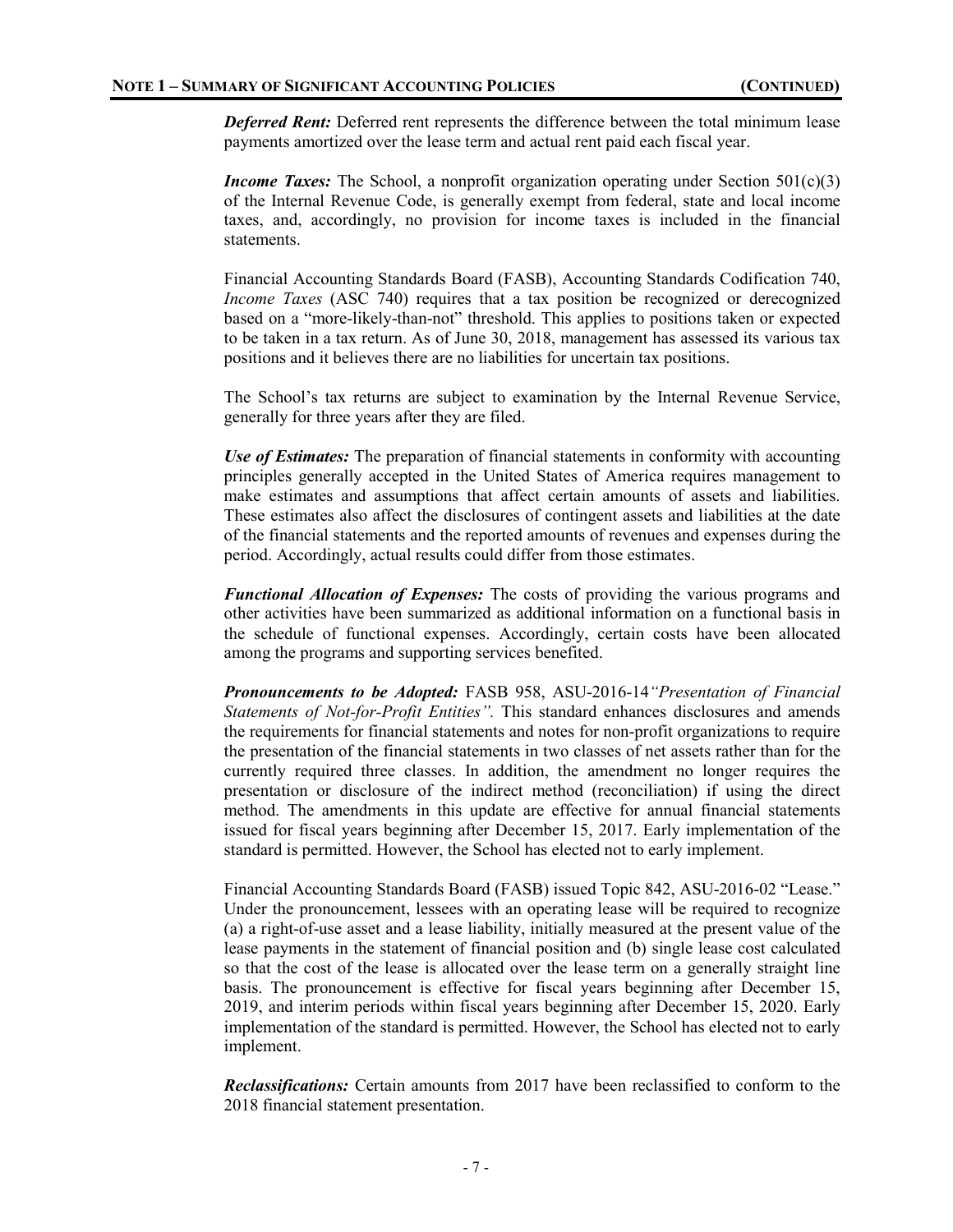## **NOTE 2 CONCENTRATION OF CREDIT RISK**

The School maintains its cash in several financial institutions. Accounts at each financial institution are insured by the Federal Deposit Insurance Corporation up to \$250,000. At June 30, 2018, the uninsured cash balance totaled \$389,827.

## **NOTE 3 DUE FROM DISTRICT**

The School receives an annual per pupil allotment and federal funds as a pass-through from the District. At June 30, 2018, the amount due from the District was \$46,617.

### **NOTE 4 PROPERTY AND EQUIPMENT**

| Leasehold Improvements         | \$385,412  |
|--------------------------------|------------|
| <b>Equipment and Furniture</b> | 217,995    |
| <b>Total Fixed Assets</b>      | 603,407    |
| Less: Accumulated Depreciation | (197, 886) |
| Net Fixed Assets               | \$405,521  |

Depreciation expense during fiscal year 2018 was \$67,715.

# **NOTE 5 PER PUPIL ALLOTMENT**

The School receives an annual per pupil allotment from the District that is based on its student enrollment. The pupil allotment represented about 94% of the School's total revenue. The per pupil allotment consist of the following at year-end:

| Per Pupil Allotment - Education  | \$3,920,048 |
|----------------------------------|-------------|
| Per Pupil Allotment - Facilities | 868,422     |
|                                  | \$4,788,470 |

#### **NOTE 6 RETIREMENT PLAN**

The School has a 401(k) Retirement Plan (Plan). All employees are eligible to participate in the Plan upon hiring. The School contributes 3% of the employee's salary if approved in the budget. There were no contributions in 2018.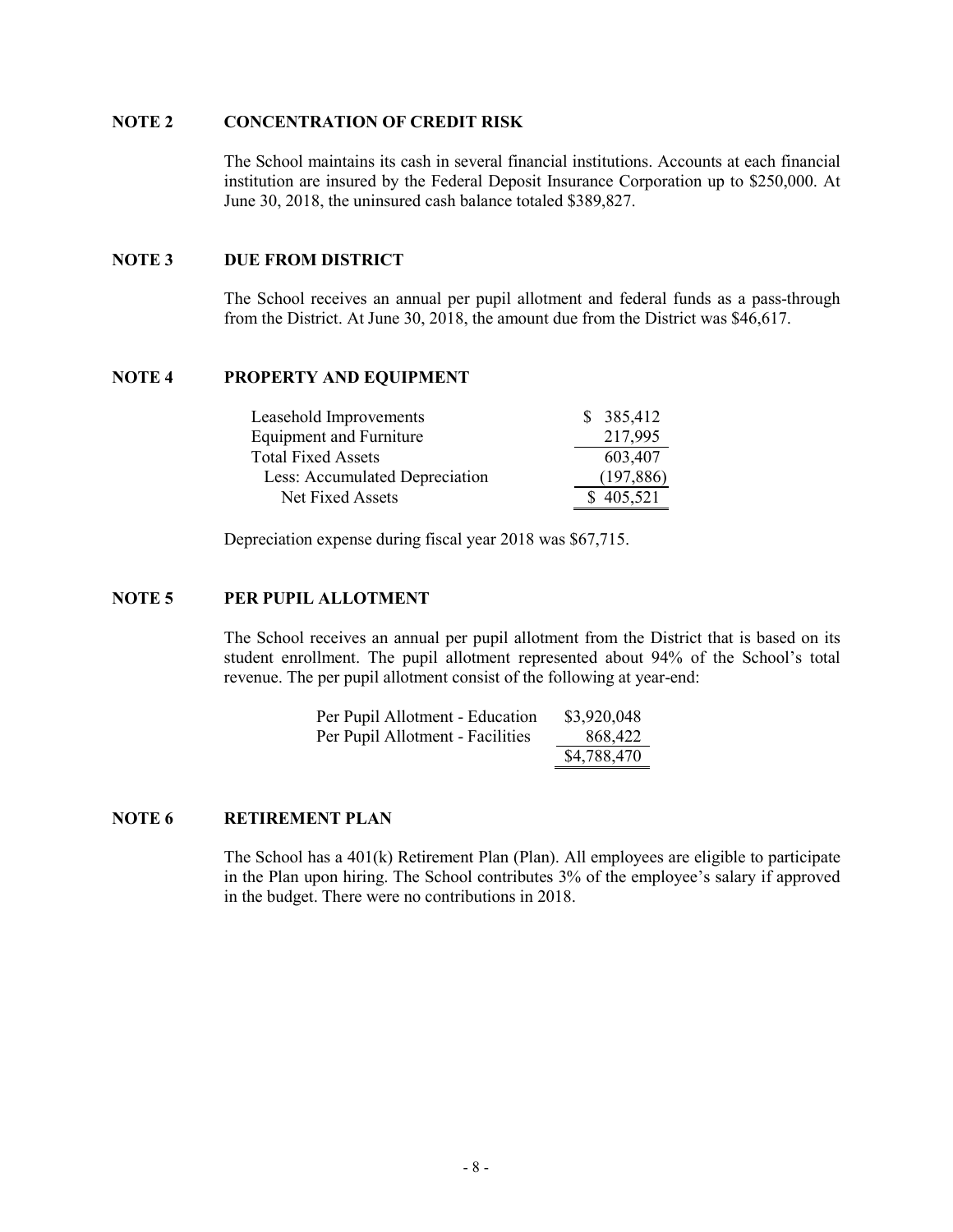# **NOTE 7 COMMITMENTS AND CONTINGENCIES**

#### *Commitments*

During the fiscal year, the School signed a ten year occupancy lease with Howard University for the property at 1240 Randolph Street, N.E. Rent expense for fiscal year 2018 was \$889,744.

The future minimum lease payments under the leases were as follows:

| 2019       | 837,522     |
|------------|-------------|
| 2020       | 854,272     |
| 2021       | 871,358     |
| 2022       | 888,785     |
| 2023       | 906,561     |
| Thereafter | 2,829,928   |
|            | \$7,188,426 |

At June 30, 2018, the School had outstanding rent payments due to Howard University of \$603,750. The School is currently in negotiations with Howard University to purchase the building. No formal agreement has been reached related to the building purchase.

## *Contingencies*

The School asserts that there have been no material claims, suits, or complaints filed nor any pending against the organization. In the opinion of management, all other matters which are asserted or unasserted are without merit and would not have a significant effect on the financial position or results of operations of the organization if disposed of unfavorably.

# **NOTE 8 SUBSEQUENT EVENTS**

The School has evaluated any subsequent events through November 7, 2018, which is the date the financial statements were available to be issued. This review and evaluation revealed no material events that would have an effect on the accompanying financial statements.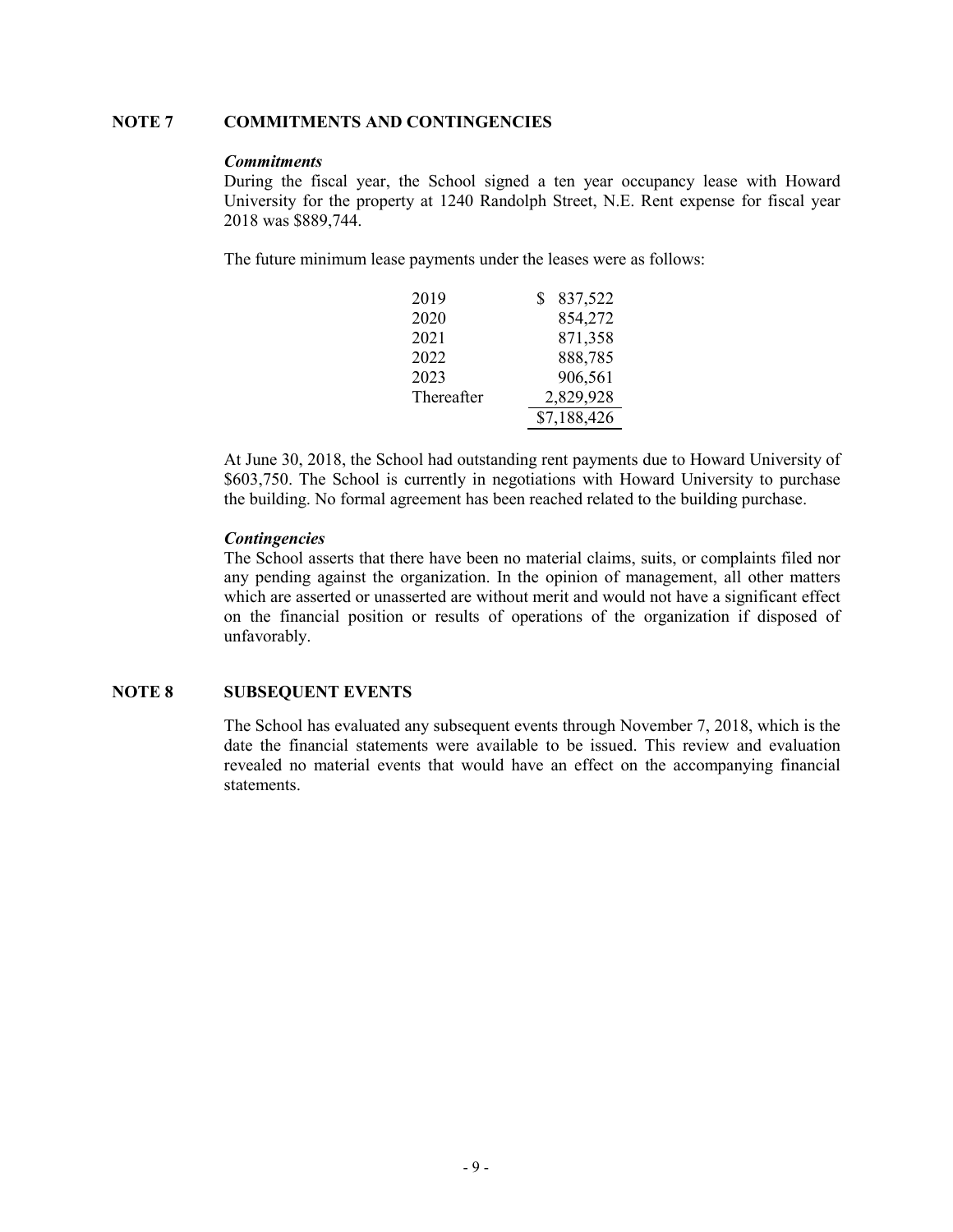# **SHINING STARS MONTESSORI ACADEMY PUBLIC CHARTER SCHOOL**

SUPPLEMENTAL SCHEDULE OF FUNCTIONAL EXPENSES FOR THE YEAR ENDED JUNE 30, 2018

*(With Comparative Totals for 2017)*

|                                            | Program<br><b>Services</b> | <b>General</b> and<br>Administration | 2018        | 2017        |
|--------------------------------------------|----------------------------|--------------------------------------|-------------|-------------|
| <b>Personnel Costs</b>                     |                            |                                      |             |             |
| <b>Salaries</b>                            | \$<br>1,748,067            | \$<br>309,751                        | \$2,057,818 | \$1,632,748 |
| <b>Employee Benefits</b>                   | 291,665                    | 50,326                               | 341,991     | 258,695     |
| Professional Development                   | 144,097                    |                                      | 144,097     | 87,297      |
| <b>Total Personnel Costs</b>               | 2,183,829                  | 360,077                              | 2,543,906   | 1,978,740   |
| <b>Direct Student Costs</b>                |                            |                                      |             |             |
| Supplies and Materials                     | 151,085                    |                                      | 151,085     | 131,937     |
| Contracted Instruction                     | 162,860                    |                                      | 162,860     | 67,559      |
| <b>Contracted Student Services</b>         |                            |                                      |             | 140,049     |
| <b>Student Assessment</b>                  | 14,690                     |                                      | 14,690      | 6,098       |
| Other Student Costs                        | 36,672                     |                                      | 36,672      | 13,815      |
| <b>Total Direct Student Costs</b>          | 365,307                    | $\overline{a}$                       | 365,307     | 359,458     |
| <b>Occupancy Expenses</b>                  |                            |                                      |             |             |
| Rent                                       | 711,795                    | 177,949                              | 889,744     | 905,387     |
| Utilities                                  | 61,637                     | 15,409                               | 77,046      | 103,653     |
| Maintenance and Repairs                    | 126,894                    | 31,723                               | 158,617     | 123,999     |
| Depreciation and Amortization - Facilities | 29,782                     | 7,445                                | 37,227      | 99,433      |
| <b>Total Occupancy Expenses</b>            | 930,108                    | 232,526                              | 1,162,634   | 1,232,472   |
| <b>Office Expenses</b>                     |                            |                                      |             |             |
| Supplies and Materials                     | 35,297                     | 8,824                                | 44,121      | 35,852      |
| <b>Equipment Rental</b>                    | 17,444                     | 4,361                                | 21,805      | 17,465      |
| Telecommunications                         | 5,198                      | 1,300                                | 6,498       | 6,116       |
| Professional Fees                          | 40,861                     | 279,534                              | 320,395     | 191,695     |
| Postage and Shipping                       | 439                        | 110                                  | 549         | 601         |
| <b>Total Office Expenses</b>               | 99,239                     | 294,129                              | 393,368     | 251,729     |
| <b>General Expenses</b>                    |                            |                                      |             |             |
| Insurance                                  | 13,813                     | 3,453                                | 17,266      | 11,525      |
| <b>Charter Administrative Fees</b>         |                            | 50,722                               | 50,722      | 38,663      |
| Food Service/Catering                      | 224,048                    |                                      | 224,048     | 154,831     |
| Depreciation Expense                       | 24,390                     | 6,098                                | 30,488      | 28,670      |
| Other General Expenses                     | 30,448                     | 7,612                                | 38,060      | 30,846      |
| <b>Total General Expenses</b>              | 292,699                    | 67,885                               | 360,584     | 264,535     |
| <b>Total Expenses</b>                      | 3,871,182<br>S             | \$<br>954,617                        | \$4,825,799 | \$4,086,934 |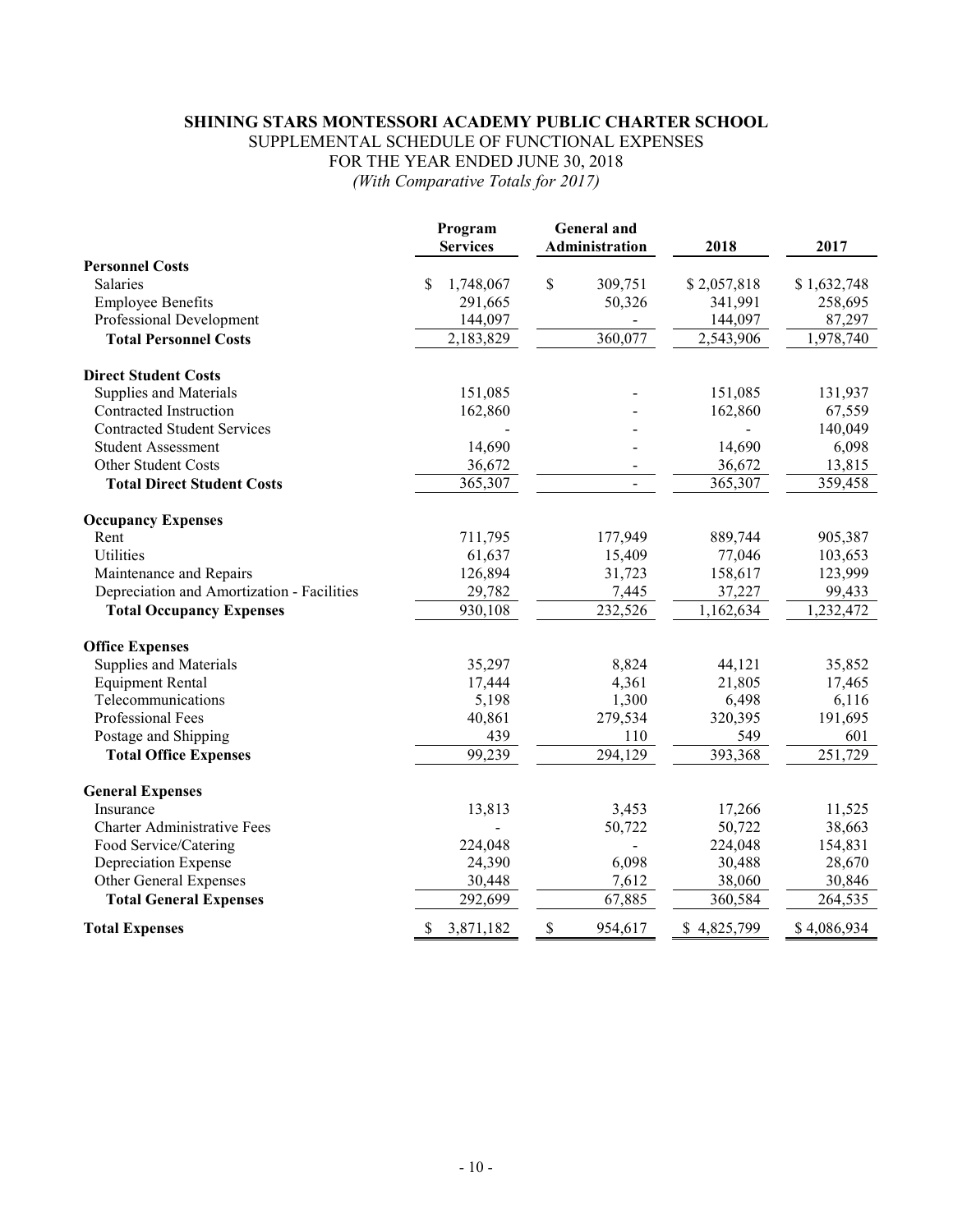# **SHINING STARS MONTESSORI ACADEMY PUBLIC CHARTER SCHOOL**

SUPPLEMENTAL SCHEDULE OF VENDORS PAID OVER \$25,000 FOR THE YEAR ENDED JUNE 30, 2018

| <b>Vendor Name</b>                      | <b>Type of Service</b>                         |    | Amount<br>Paid |
|-----------------------------------------|------------------------------------------------|----|----------------|
| Mitch Rich Communications, LLC.         | Social Media Services                          | D  | 27,942         |
| Greenscape Environmental Services, Inc. | <b>General Contractors</b>                     |    | 34,515         |
| Paradigm Therapy Partners               | <b>Special Education Services</b>              |    | 42,248         |
| <b>PEPCO</b>                            | <b>Utilities</b>                               |    | 52,442         |
| Antoine Carter                          | Janitorial                                     | D  | 66,320         |
| EdOps                                   | Finance, Accounting, and Student Data Services | ۰D | 70,181         |
| <b>American Reading Company</b>         | <b>Educational Program and Materials</b>       |    | 93,653         |
| DC Health Link                          | Healthcare                                     | S  | 174,281        |
| Innovative Results, LLC                 | Consulting                                     |    | 182,062        |
| Elsie Whitlow Stokes PCS                | Food Services                                  |    | 217,225        |
| <b>Howard University</b>                | Rent                                           | ¢  | 881,453        |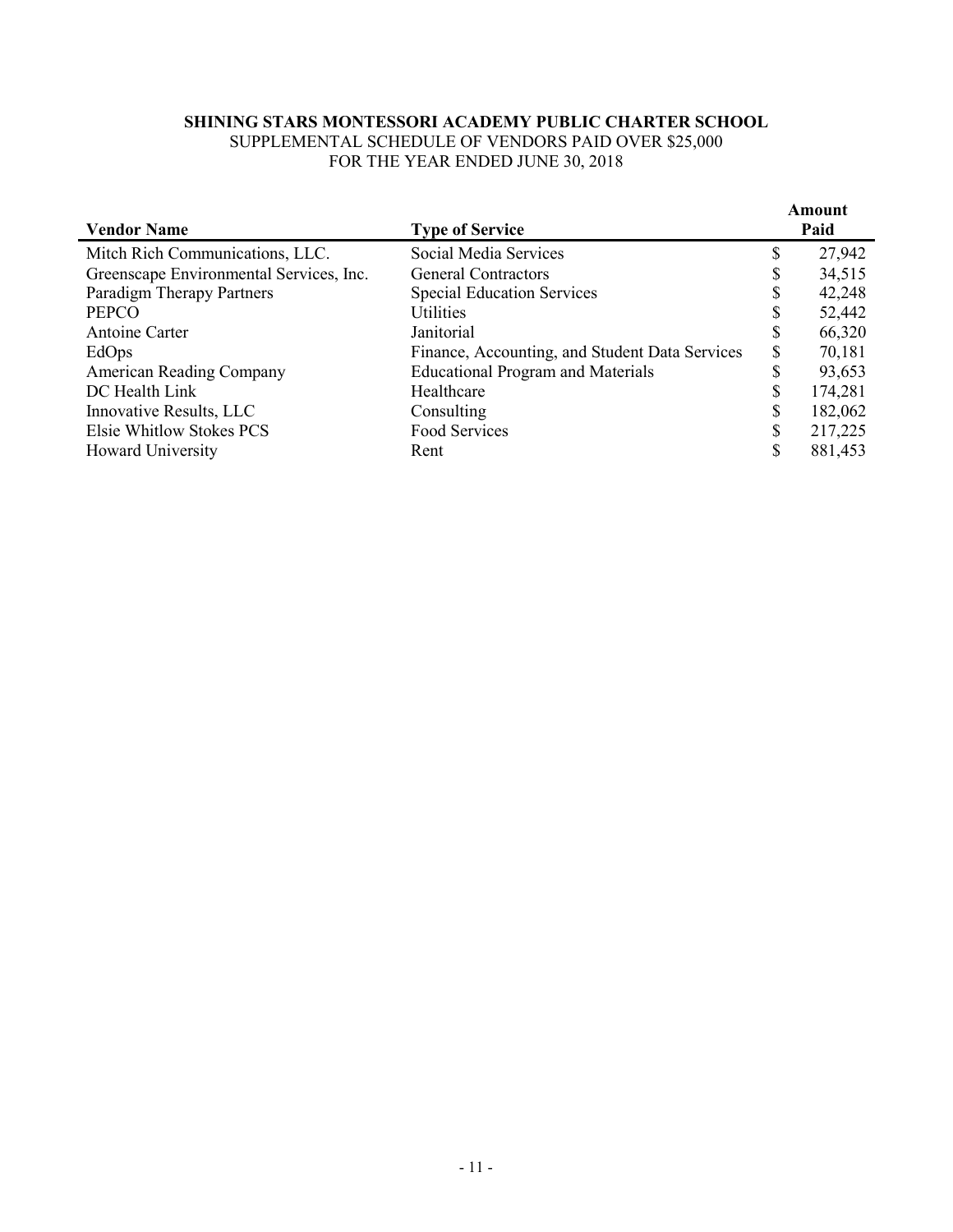

1090 Vermont Ave., NW Suite 920 Washington, DC 20005

P.O Box 2478 Kingshill, VI 00851

111 South Calvert St. Suite 2700 Baltimore, MD 21202

# **INDEPENDENT AUDITOR'S REPORT ON INTERNAL CONTROL OVER FINANCIAL REPORTING AND ON COMPLIANCE AND OTHER MATTERS BASED ON AN AUDIT OF FINANCIAL STATEMENTS PERFORMED IN ACCORDANCE WITH** *GOVERNMENT AUDITING STANDARDS*

#### The Board of Trustees

Shining Stars Montessori Academy, Public Charter School Washington, D.C.

We have audited, in accordance with the auditing standards generally accepted in the United States of America and the standards applicable to financial audits contained in *Government Auditing Standards* issued by the Comptroller General of the United States, the financial statements of the Shining Stars Montessori Academy Public Charter School (the School), as of and for the year ended June 30, 2018, and the related notes to the financial statements, and have issued our report thereon dated November 7, 2018.

## **Internal Control over Financial Reporting**

In planning and performing our audit of the financial statements, we considered the School's internal control over financial reporting (internal control) to determine the audit procedures that are appropriate in the circumstances for the purpose of expressing our opinion on the financial statements, but not for the purpose of expressing an opinion on the effectiveness of the School's internal control. Accordingly, we do not express an opinion on the effectiveness of the School's internal control.

A *deficiency in internal control* exists when the design or operation of a control does not allow management or employees, in the normal course of performing their assigned functions, to prevent, or detect and correct, misstatements on a timely basis. A *material weakness* is a deficiency, or a combination of deficiencies, in internal control, such that there is a reasonable possibility that a material misstatement of the entity's financial statements will not be prevented, or detected and corrected on a timely basis. A *significant deficiency* is a deficiency, or a combination of deficiencies, in internal control that is less severe than a material weakness, yet important enough to merit attention by those charged with governance.

Our consideration of internal control was for the limited purpose described in the first paragraph of this section and was not designed to identify all deficiencies in internal control that might be material weaknesses or significant deficiencies. Given these limitations, during our audit we did not identify any deficiencies in internal control that we consider to be material weaknesses. However, material weaknesses may exist that have not been identified.

T:202.393.5600 TF: 1.855.479.0548 F: 202.393.5608